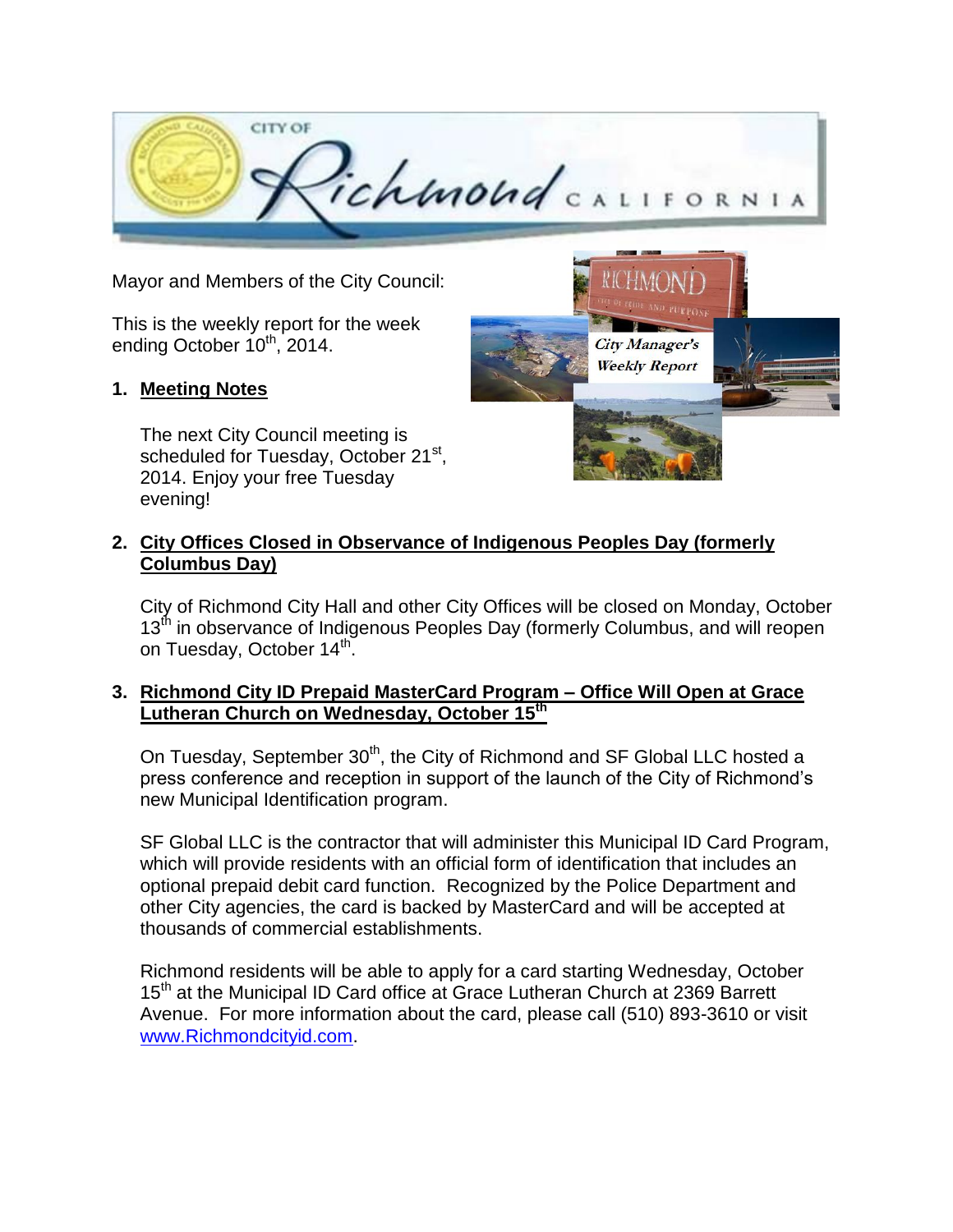



### **4. Getting Ready for College Conference**

The West County College Access Network held its 9<sup>th</sup> Annual Getting Read for College Conference, Saturday, September 27<sup>th</sup>, at DeAnza High School. The network is comprised of some 20 agencies that include the West Contra Costa Public Ed Fund, The Early Academic Outreach Program, and the Writer Coach Connection. Young Adult Librarian, Angela Cox, was on hand to distribute information about the library's S.A.T. Preparation Workshop and S.A.T. scholarship programs sponsored by the Friends of the Richmond Public Library. Some 425 high school students and parents attended the conference from the West Contra Costa Unified School District that provides information and assistance to gaining college entrance.





Dr. Bruce Harter welcomes attendees Liz Chavez from EAOP talks about financial aid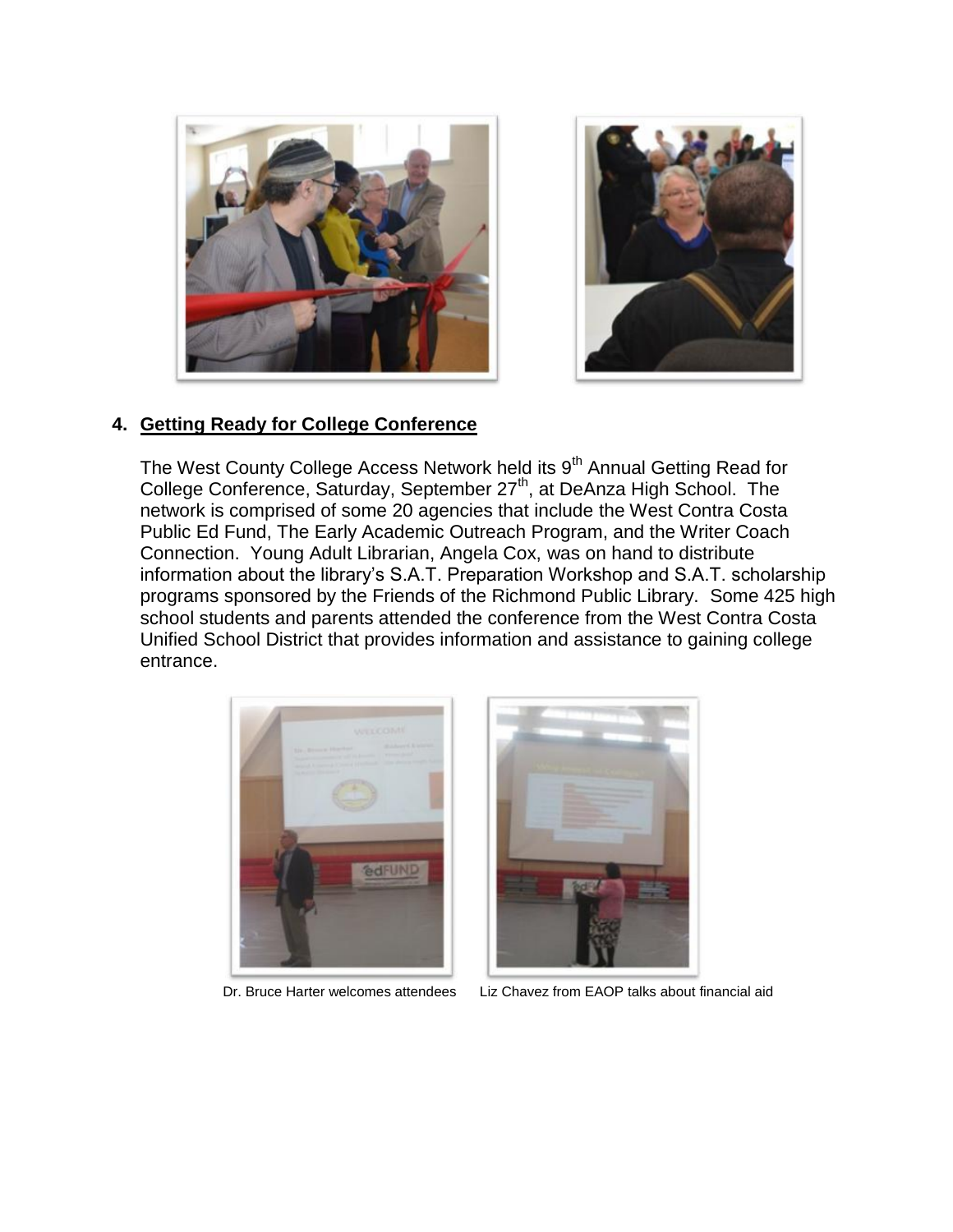



Angela Cox distributing program information Students and parents at the conference



Robert Bunce of the EdFund opens the conference

### **5. WriterCoach Connection**

"I've learned that people will forget what you said, people will forget what you did, but people will never forget how you made them feel." ― [Maya Angelou](https://www.goodreads.com/author/show/3503.Maya_Angelou)



WriterCoach Connection is looking for volunteers to work with students on their writing skills at Kennedy and Richmond High Schools. This initiative is supported and funded by the City of Richmond's impact volunteering program, Richmond ESC (Excellence Serving our Community), and Cities of Service.

Students and teachers overwhelmingly appreciate the support of their writer coaches. Trainings will give you the skills to support students effectively to find their voices and to develop and organize their writing clearly. An important part of a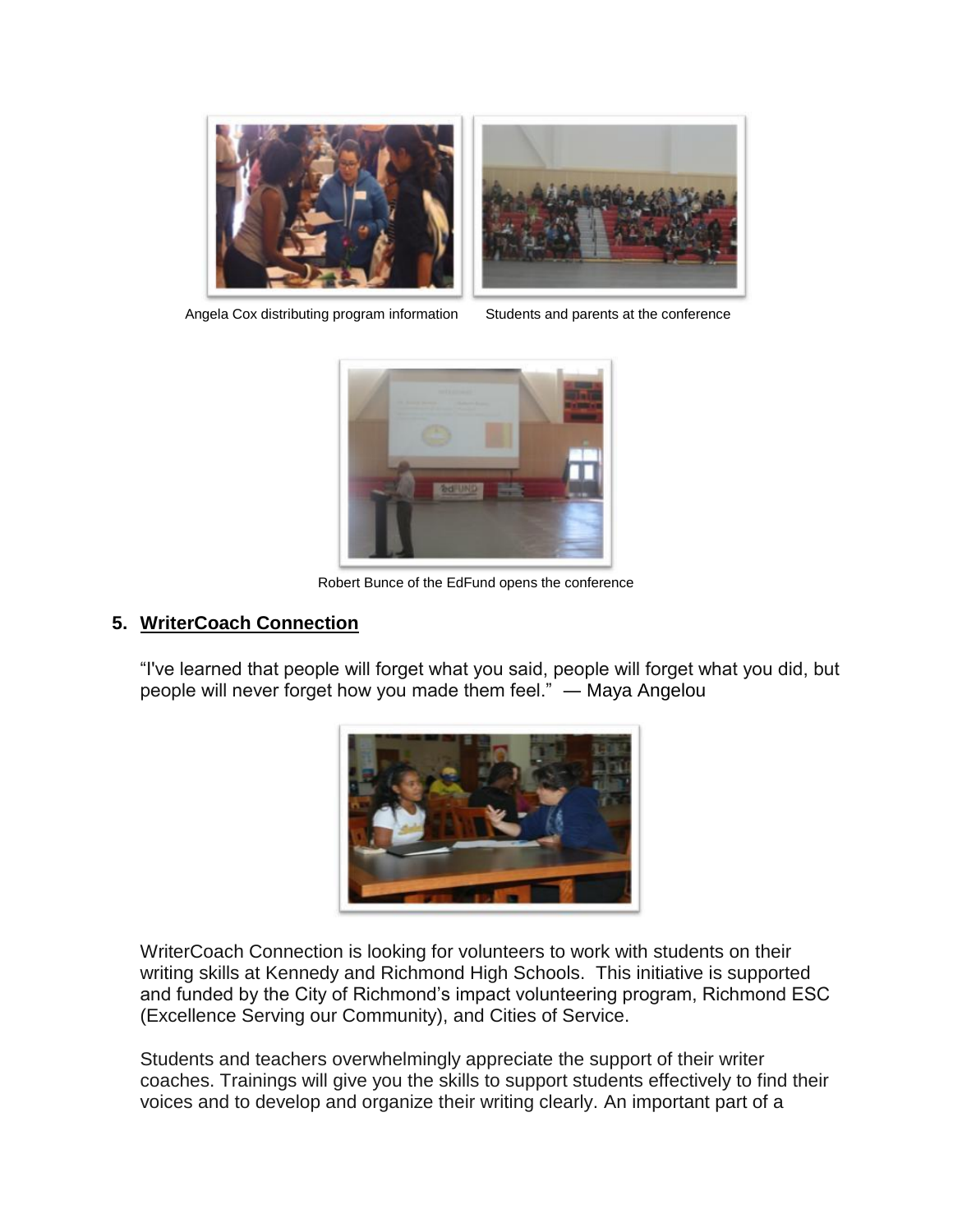coach's role is to *listen* and to draw out their student's ideas. The coaches meet students where they are.

### Attend an upcoming training:

- ELC4 (El Cerrito) Fridays October  $17<sup>th</sup>$  &  $24<sup>th</sup>$ 9:00 PM - 12:00 PM
- BER5 (Berkeley) Wednesdays October  $22^{nd}$  &  $29^{th}$  12:00 PM 3:00 PM

 Register to become a coach at [http://www.writercoachconnection.org/volunteer](http://www.writercoachconnection.org/volunteer-registration.html)[registration.html.](http://www.writercoachconnection.org/volunteer-registration.html)

For more information visit [www.writercoachconnection.org.](file:///C:/Users/perezs/AppData/Roaming/Microsoft/Word/www.writercoachconnection.org) You may also contact June Pangelinan at [june@writercoachconnection.org](mailto:june@writercoachconnection.org) or 510-685-7054.

# **6. Measure U – Richmond's One-Half Cent Sales Tax Measure**

Registered Richmond voters will be asked to consider how to vote on Measure U, a one-half cent sales tax proposal that appears on the upcoming November  $4<sup>th</sup>$ ballot. If approved, the additional revenue generated by Measure U will maintain and enhance essential city services, such as public safety, public health and wellness programs, city youth programs, and street paving. Information about Measure U can be found on the City's website at: [www.ci.richmond.ca.us/Finance/MeasureU.](http://www.ci.richmond.ca.us/Finance/MeasureU)

Several informational meetings have been completed for both the public, as well as community organizations, where City staff presented information and answered questions regarding Measure U. A video of the City Manager's presentation is also aired several times a day on [KCRT.](http://www.kcrt.com/)

Informational mailers will be sent to all Richmond residents during the month of October. These mailers will provide information about the sales tax in general, as well as the proposed street paving component, and programs that may be funded by the additional revenue.

# **7. 8 th Annual Home Front Festival – October 11th**

The 8<sup>th</sup> Annual Home Front Festival will be celebrated on Saturday, October 11<sup>th</sup> from 11:00 AM to 4:00 PM at three different sites along the Richmond waterfront. There will be activities for the entire family, food, live entertainment and much more! Admission is free!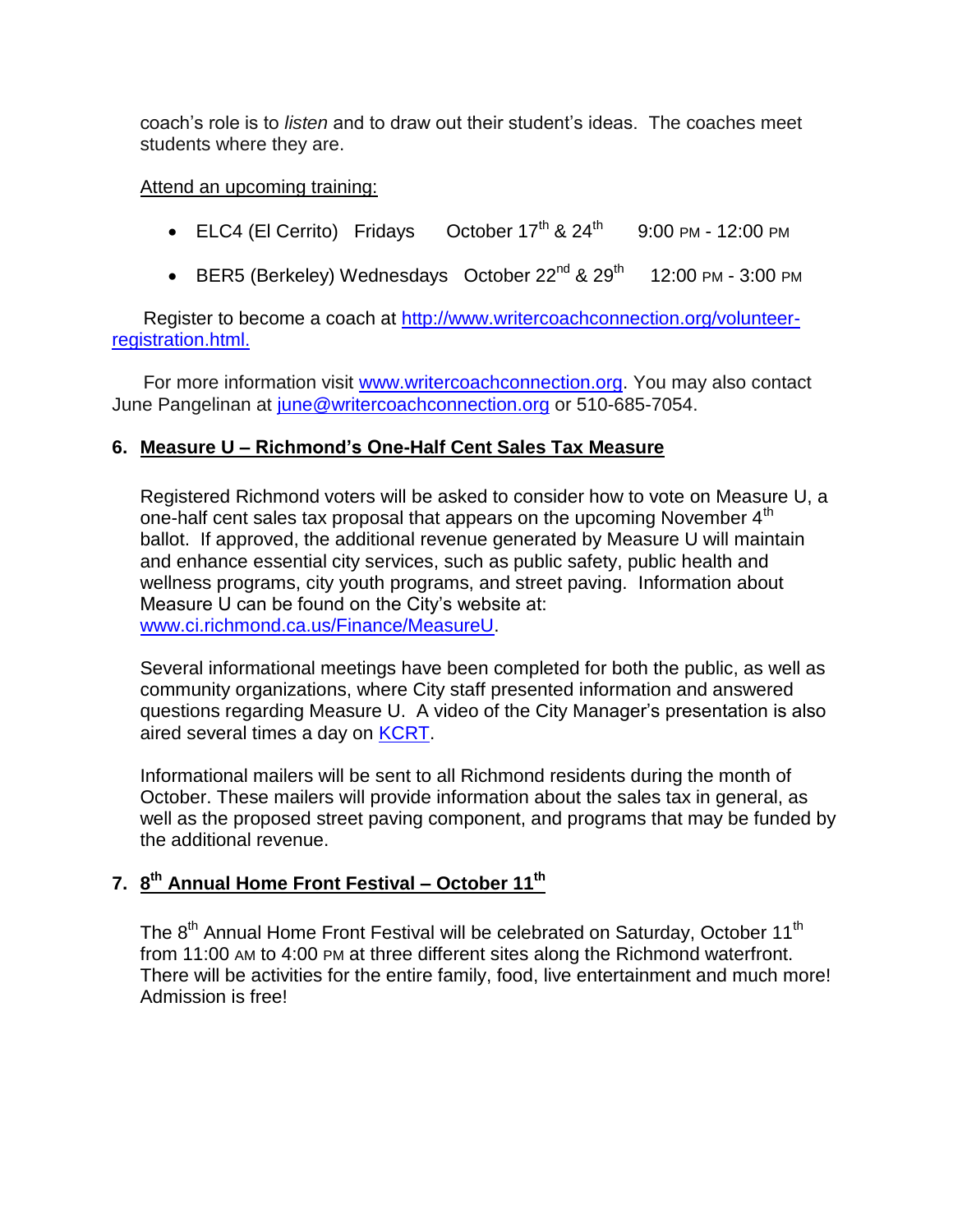

# **8. Richmond Youth Leadership Committee Accepting Applications! Apply Today!**

The Youth Leadership Committee (YLC) is a program designed for high school and college students who are interested in making a difference in their community through impact volunteering. The YLC is a program of Richmond ESC - Excellence Serving our Community - a Cities of Service initiative of the City of Richmond. Under the direction of the YLC and supported by Richmond ESC, the youth service initiative grew from engaging 347 youth in 15 different service projects in 2013, to working with 670 youth in twenty projects in 2014.

Youth Leadership Committee members will engage other youth in community service learning projects, organize community events to raise awareness of pressing issues facing the Richmond community, and participate in leadership training. By joining the YLC, youth will enjoy innovative and fun leadership workshops while learning and applying essential leadership skills: ethical decision making, time management, meeting facilitation, goal setting, public speaking, and conflict resolution.

Click here to [Apply today via the online application!](http://www.emailmeform.com/builder/form/0yz653Sn60418b7) The application deadline is Monday, October  $13<sup>th</sup>$  by midnight. For more information, please contact Jantsan at [jantsancal@berkeley.edu](mailto:jantsancal@berkeley.edu) or (510) 620-6563.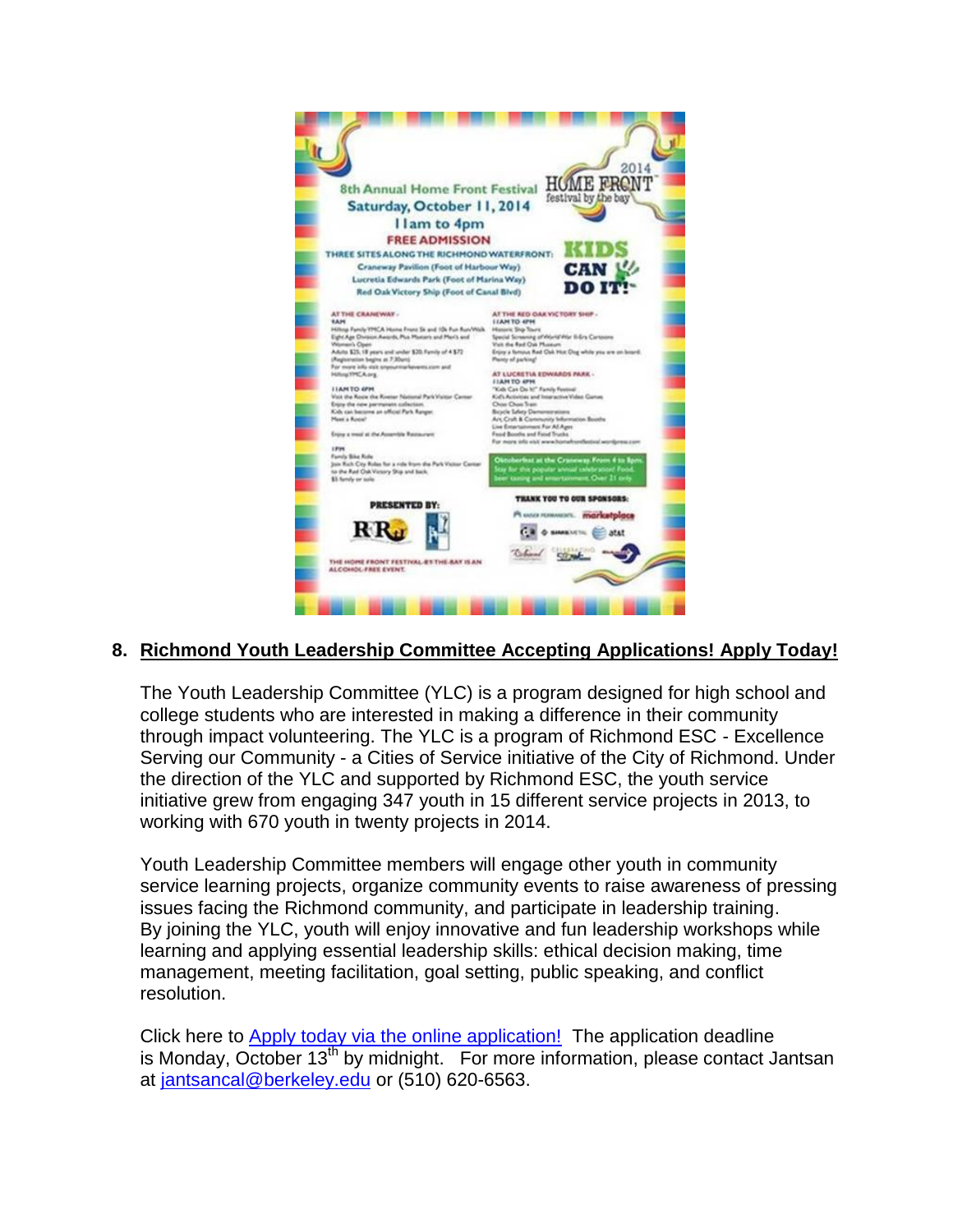

# **9. Commuter Benefits Workshop**

You are invited to attend a Commuter Benefits Ordinance Workshop on Friday, October 17<sup>th</sup> from 1:00 PM to 3:00 PM in the City Council Chambers at 440 Civic Center Plaza.

Building on the success of the City of Richmond, San Francisco, and Berkeley Commuter Benefits Program, the Air District and Metropolitan Transportation Commission (MTC) jointly adopted a regional Commuter Benefits program.

Transportation is the largest source of air pollution in the Bay Area, and commute travel accounts for nearly half of total motor vehicles traveled on an average weekday. The use of commute modes such as public transit, ride sharing, bicycling, and walking will decrease motor vehicle travel and traffic congestion. Furthermore, such commute modes are designed to reduce emissions of greenhouse gases and other air pollutants to protect public health and the climate.

If you are an employer with 10 or more employees in the City of Richmond, please RSVP to the Commuter Benefits Ordinance workshop by calling (510) 620-6869 or emailing [lori\\_reese-brown@ci.richmond.ca.us.](mailto:lori_reese-brown@ci.richmond.ca.us)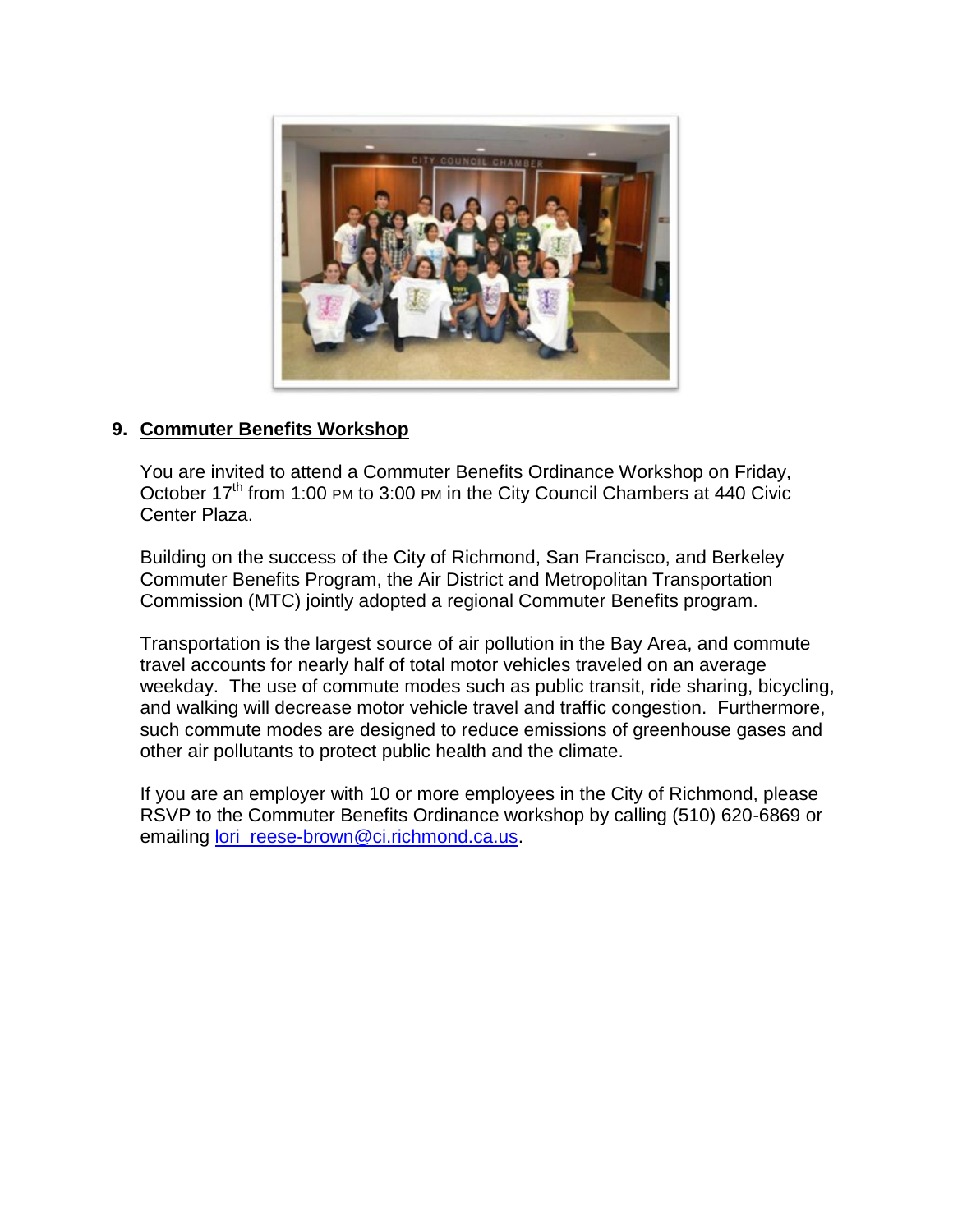

# **10.Unveiling of Newly Renovated Basketball Court at MLK Park – October 20th**

On Monday, October 20<sup>th</sup> at 3:30 PM, Golden State Warriors Legend Mitch Richmond and the Warriors Community Foundation will join the City of Richmond, The California Endowment, Richmond Community Foundation, Good Tidings Foundation, and the Santa Fe and Coronado communities to unveil the newly refurbished basketball Courts at Martin Luther King Jr. Park.

The new courts feature four new NBA plexiglass hoop systems and a 14,000 square foot all-weather acrylic playing surface. The project also includes new spectator seating and a drinking fountain.

The new courts will be unveiled in honor of Mitch Richmond. Mr. Richmond is a wellknown former player from the Golden State Warriors, a six-time NBA-All Star, and was inducted into the Naismith Memorial Basketball Hall of Fame in 2014. Come out and join us for this exciting event on October  $20<sup>th</sup>$ !

# **11.Help Shape AC Transit's Future! Meeting in Richmond**

AC Transit is preparing its Comprehensive Operations Analysis (COA) and will be conducting eight public workshops across the District in the month of October to collect feedback from the public about current service and recommendations for future investment. A workshop will be held in Richmond at the Main Library (325 Civic Center Plaza) on Thursday, October 23rd from 6:00 PM to 8:00 PM. Input from these workshops will be used to develop revised recommendations for discussion in January/February 2015.

You can provide input in two ways: (1) come to one of the open house workshops; and/or (2) take a survey at [https://www.surveymonkey.com/s/PlanAct01.](https://www.surveymonkey.com/s/PlanAct01)

For more information, please visit [http://www.actransit.org/PlanACT/.](http://www.actransit.org/PlanACT/)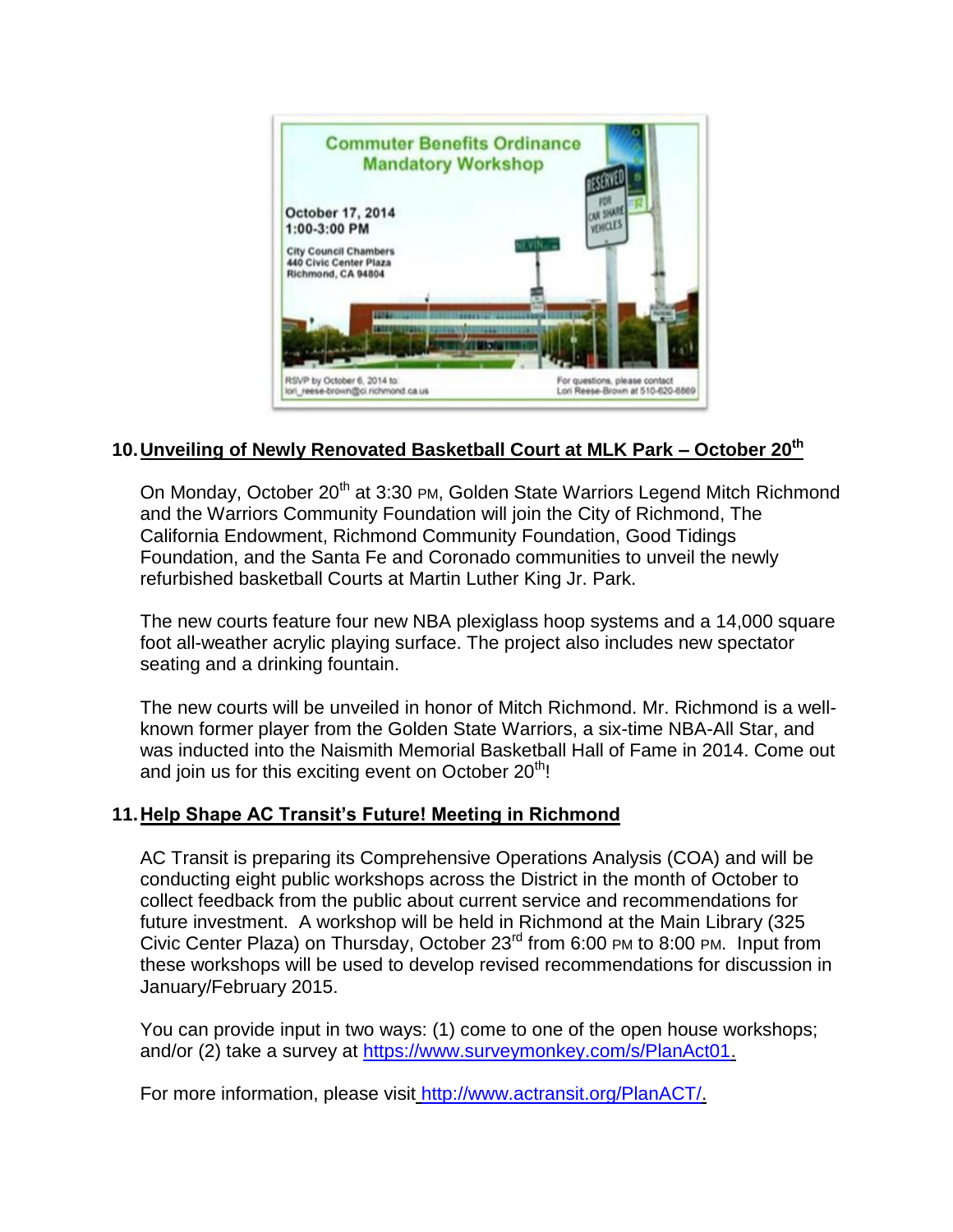

# **12.Help Rebuild Parchester Park**

We are less than one month away from rebuilding Parchester Village Park and we need your help! Listed below are four ways you can contribute to the Parchester Park Project:

- Volunteer on Build Day: Saturday, October  $25<sup>th</sup>$  (all ages and skills welcome)
- Contribute a donation to the project from the wish list
- Donate a monetary gift
- Purchase the shoe "Petal" from Livie & Luca shoe company. (Livie and Luca are proud sponsors of the park project and 100% of the proceeds support the project.)

To sign up or for more details visit our webpage at: <http://www.ci.richmond.ca.us/parchesterparkproject> <https://www.facebook.com/RichmondEH> [https://twitter.com/Richmond\\_EH](https://twitter.com/Richmond_EH)

We hope to see you there!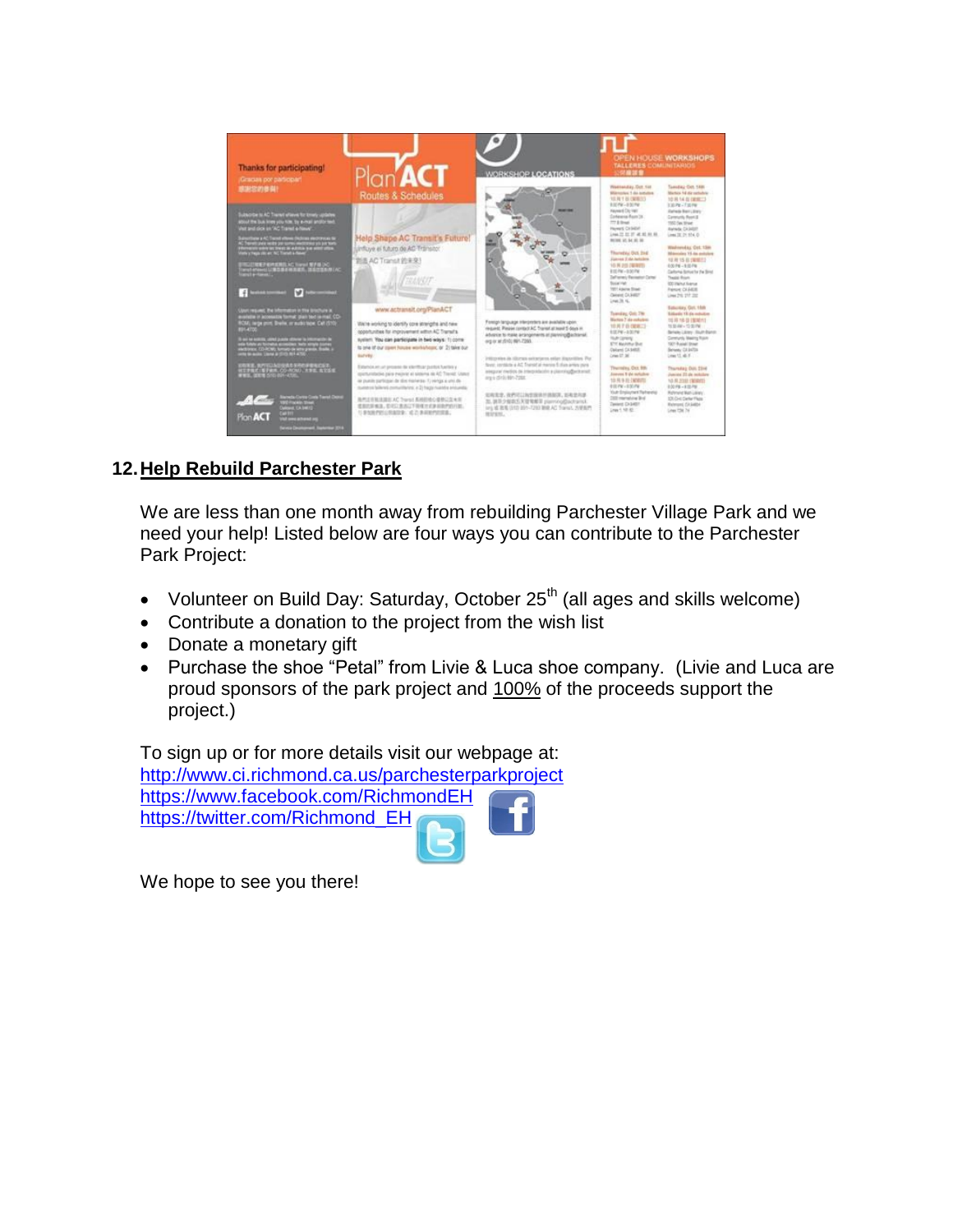

# **13.Second Annual Health Promoters Conference**

On Saturday, October 25<sup>th</sup>, the 2nd Annual Health Promoters in Action: Planting Seeds for Change conference will be held from 9:00 AM to 3:00 PM at the Richmond Civic Auditorium. The conference is planned for health promoters, health conductors, and community leaders who are interested in improving the health of the community. FREE continental breakfast and a healthy lunch will be provided!

The first 50 to register will receive a gift the day of the event. Please visit this link to register: [http://seedsforchange.eventbrite.com.](http://seedsforchange.eventbrite.com/)

The conference is bilingual (Spanish translations services provided). Child care will *not* be available. For registration assistance contact (925) 727-7442.

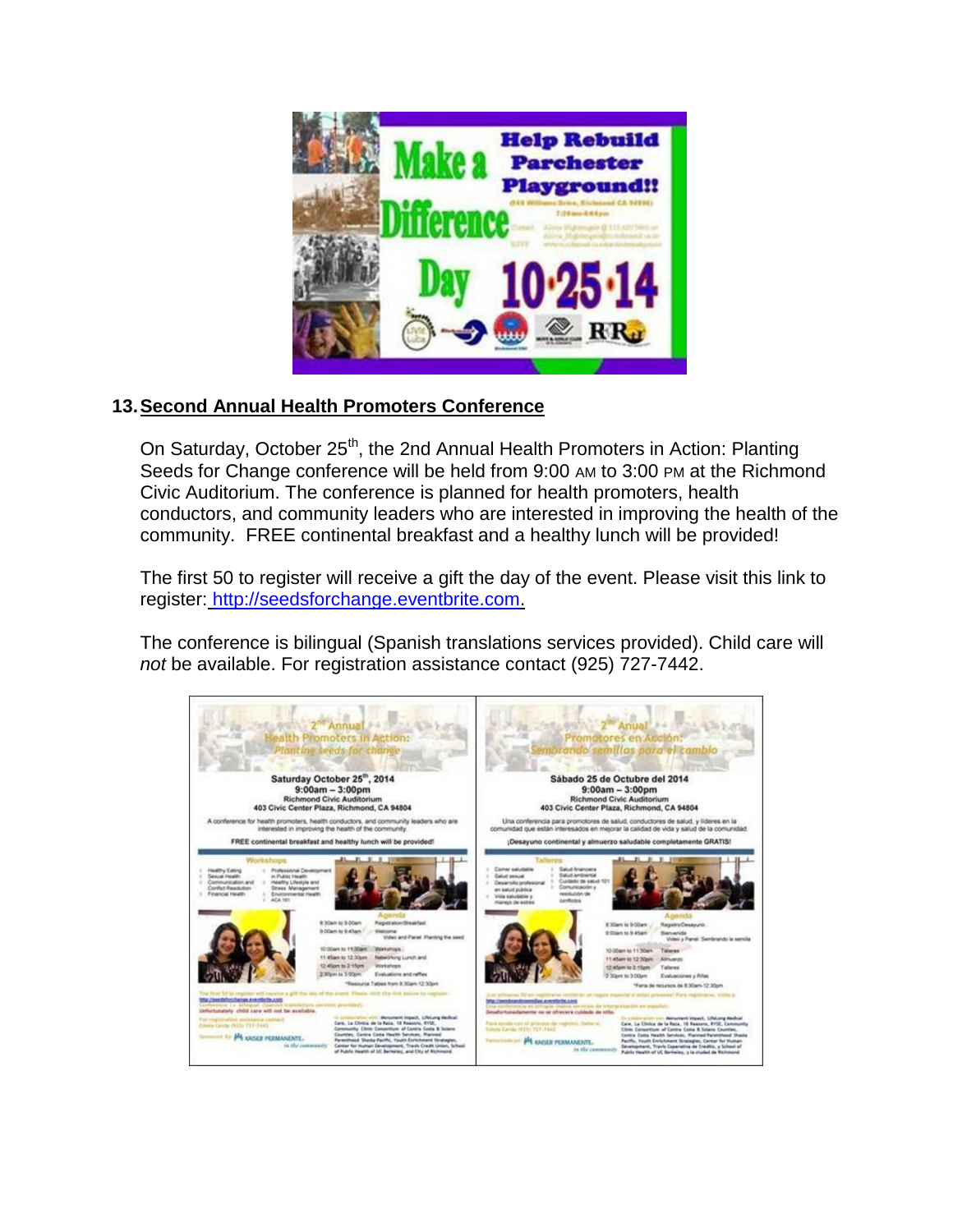# **14.5 th Annual North Richmond Green Festival October**

On Saturday, October 25<sup>th</sup>, the 5<sup>th</sup> Annual North Richmond Green Festival will be held at the 3<sup>rd</sup> Street Ball field/Park Fred Jackson Way & Pittsburg Avenue in Richmond from 11:00 AM to 4:00 PM. This will be a fun and informative family event. Some of the fun activities will include live music, raffle prizes, speakers on environmental topics, petting zoo, eco-friendly arts and crafts, games, and health screenings.

Adult and children volunteers interested in planting flowers and vegetables at the Neighborhood House of North Richmond Multicultural Senior and Family Services Center should report to 515 Silver Avenue in Richmond at 9:00 AM (before the festival begins). For more information on the event please call Carla Orozco at (510) 776-7568.



# **15.Officer Bradley A. Moody Memorial Underpass Project**

The Bradley A. Moody Memorial Underpass Project involves the construction of a roadway underpass on Marina Bay Parkway between Meeker Avenue and Regatta Boulevard, and is intended to resolve long-standing access limitations to the Marina Bay area caused by frequent train crossings. In early September 2013, Marina Bay Parkway was closed to traffic. This closure is planned to remain in place until early May 2015.

During the week of October 6<sup>th</sup>, concrete was poured for two additional sections of retaining walls and crews graded the area in the vicinity of the pump station. Concrete curb and gutter, sidewalk and streetlight electrical work continued at the intersection of Jetty/Pierson and Marina Bay. Additionally, conduit was placed and wires run to allow the streetlights along Marina Bay Parkway south of the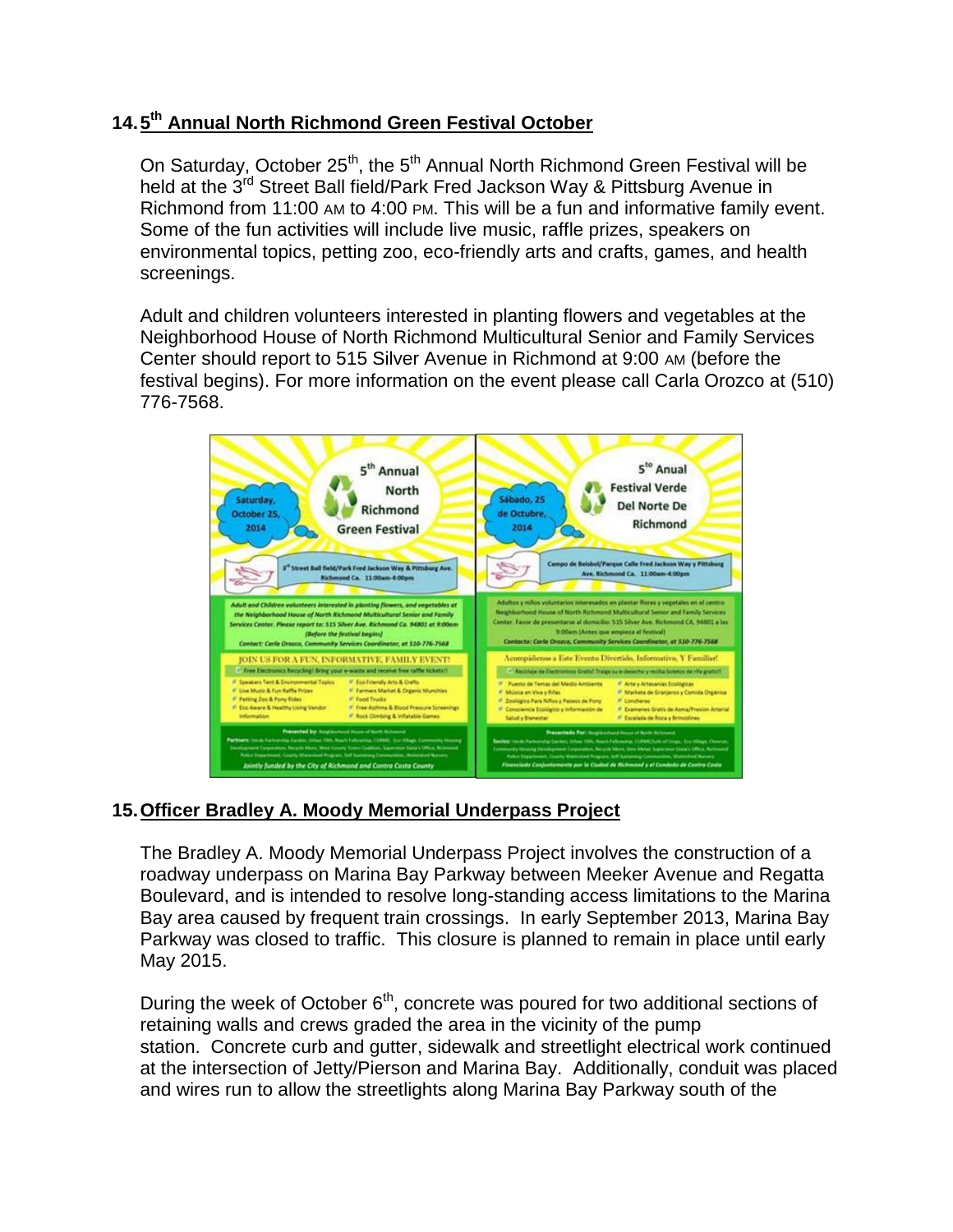closure to be energized. The meter release was issued by the City, and PG&E was asked to prioritize the service start. PG&E has stated power will be restored within the next two weeks.

For the week of October  $13<sup>th</sup>$ , one retaining wall pour is scheduled, electrical conduits will be installed at the pump station, and grading at the Meeker intersection with Marina Bay Parkway (i.e. the "north conform") will continue. The north conform is being constructed in two phases. The second phase will commence October  $13<sup>th</sup>$ and will entail the closing of the Marina Bay Parkway entrance to "The Crossings" commercial development for approximately six weeks. All businesses within the complex will remain accessible by the Meeker Avenue entrance.

For additional information and to be added to the project update contact list, please see the project website at [www.moodyup.com.](http://www.moodyup.com/) You can also follow the project on twitter: @moodyunderpass, or contact the project's Public Outreach Coordinator Jacqueline Majors at (925) 949-6196.

# **16.Information Technology (IT) Department Updates**

For the week ending October 10, 2014:



KCRT - Candidates Night Replay:

| KCRT's 2014 Richmond Mayor and City Council Candidates Night |  |  |  |  |  |
|--------------------------------------------------------------|--|--|--|--|--|
| Both specials airing back to back (KCRT)                     |  |  |  |  |  |

| Tue | 11/04/14 | 02:00 PM | KCRT-TV Ch 28/99 |
|-----|----------|----------|------------------|
| Mon | 11/03/14 | 08:00 PM | KCRT-TV Ch 28/99 |
| Sun | 10/19/14 | 05:00 PM | KCRT-TV Ch 28/99 |
| Sat | 10/18/14 | 08:30 PM | KCRT-TV Ch 28/99 |
| Sat | 10/18/14 | 11:30 AM | KCRT-TV Ch 28/99 |
| Thu | 10/16/14 | 02:00 AM | KCRT-TV Ch 28/99 |
| Wed | 10/15/14 | 12:30 PM | KCRT-TV Ch 28/99 |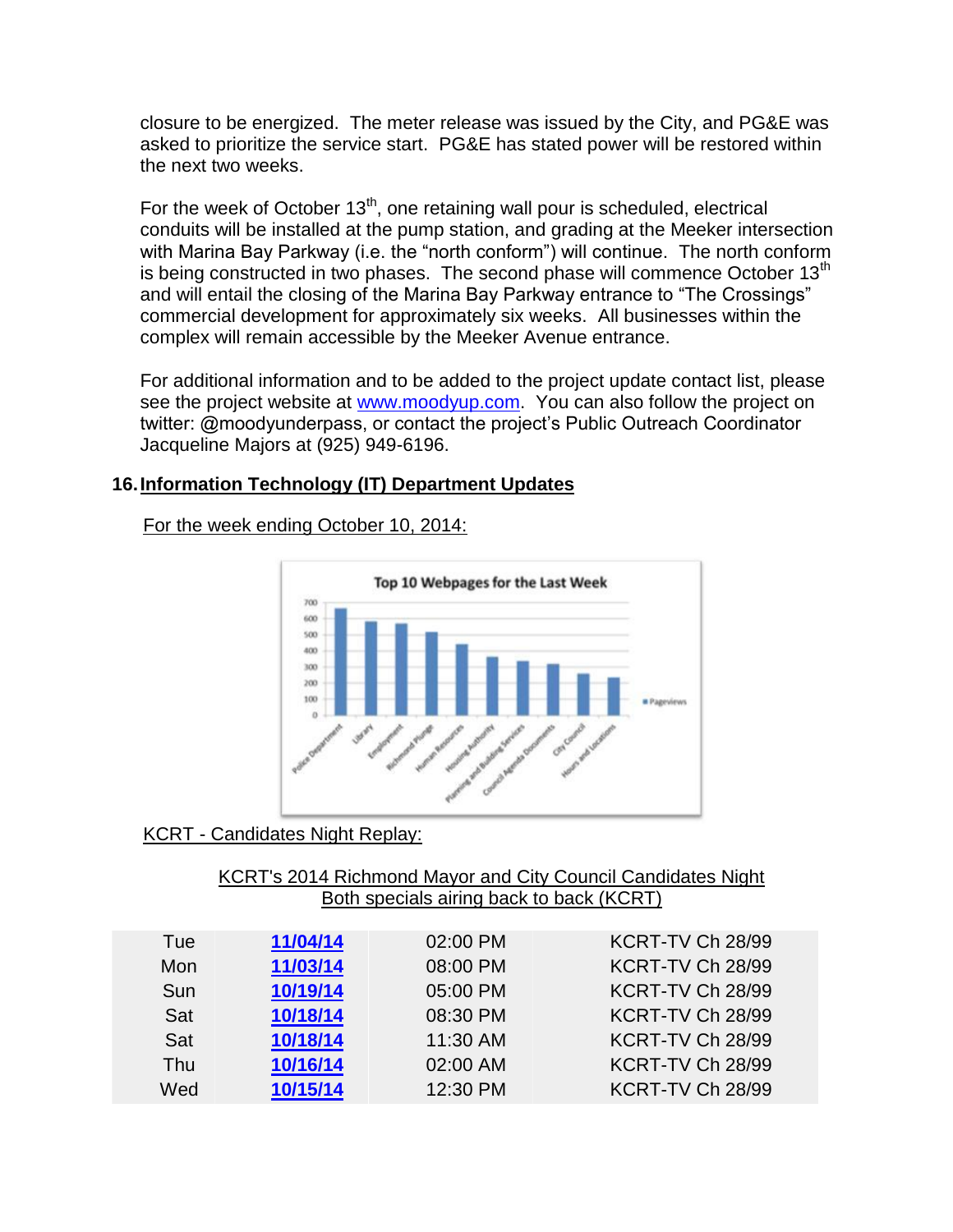| Tue                                                                                        | 10/14/14                         | 08:00 PM                         | KCRT-TV Ch 28/99                                         |  |  |
|--------------------------------------------------------------------------------------------|----------------------------------|----------------------------------|----------------------------------------------------------|--|--|
| KCRT's 2014 Richmond City Council Candidates Night (KCRT)                                  |                                  |                                  |                                                          |  |  |
| Fri<br>Wed<br>Tue                                                                          | 10/24/14<br>10/22/14<br>10/14/14 | 09:00 AM<br>11:00 PM<br>09:00 AM | KCRT-TV Ch 28/99<br>KCRT-TV Ch 28/99<br>KCRT-TV Ch 28/99 |  |  |
| Election 2014 Preview: Richmond City Council - Short Term (CCTV)<br>.<br><br>$1700 - 7170$ |                                  |                                  |                                                          |  |  |

| Tue  | 11/04/14 | 09:30 AM | KCRT-TV Ch 28/99 |
|------|----------|----------|------------------|
| Thu  | 10/30/14 | 10:30 PM | KCRT-TV Ch 28/99 |
| Mon. | 10/27/14 | 09:30 AM | KCRT-TV Ch 28/99 |
| Thu  | 10/23/14 | 11:30 PM | KCRT-TV Ch 28/99 |
| Wed  | 10/15/14 | 09:30 AM | KCRT-TV Ch 28/99 |
| Mon  | 10/13/14 | 12:30 PM | KCRT-TV Ch 28/99 |
|      |          |          |                  |

# Datanet Images of the Week

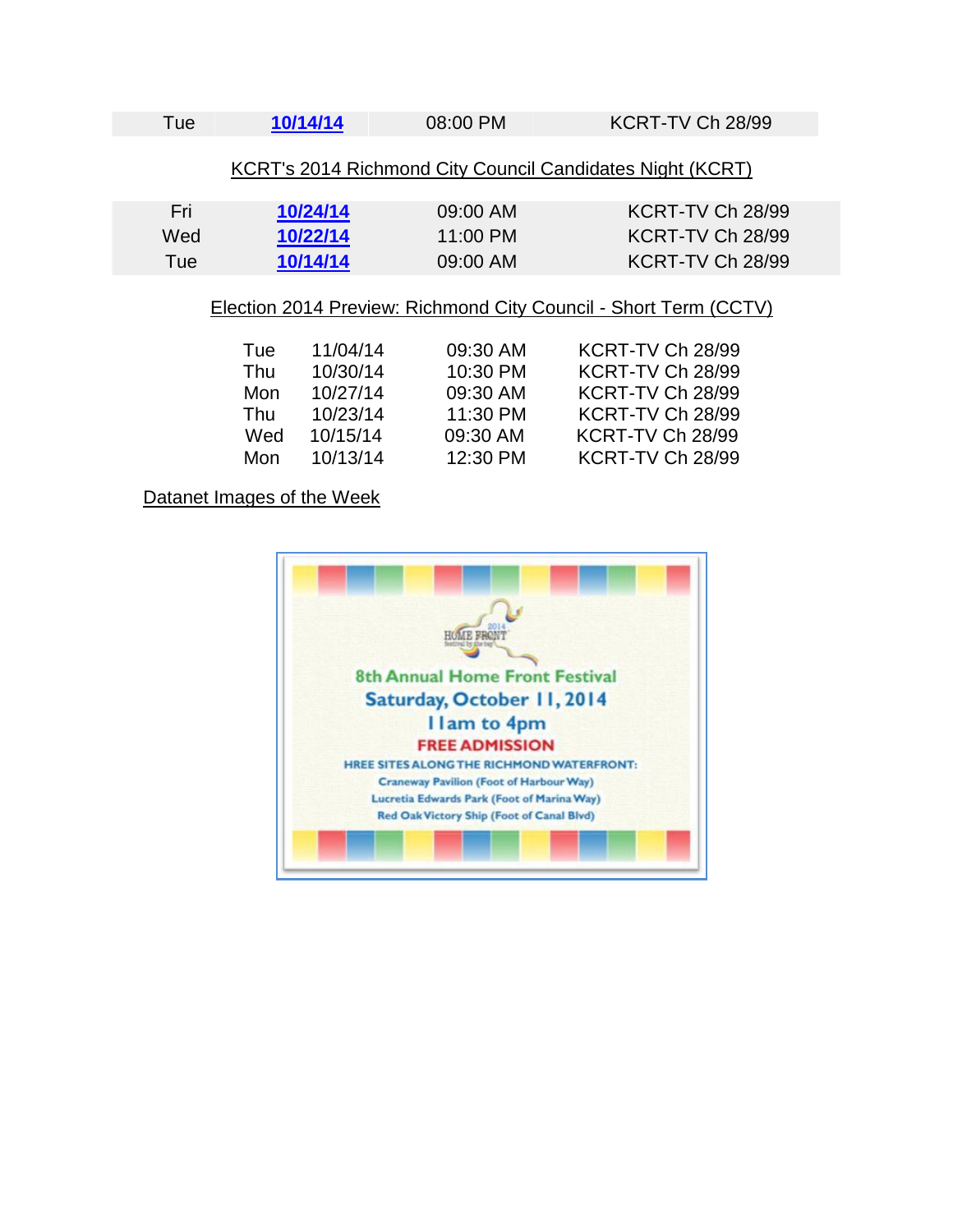

# **17.Recreation Highlights**

### **Aquatics**

Please note the Plunge will have a slightly modified schedule for the month of October as follows:

Saturday, October 11<sup>th</sup> Adult Lap Swim 8:00 AM - 10:00 AM No Recreation Swim

Sunday, October 12<sup>th</sup> Adult Lap Swim 8:00 AM - 10:00 AM No Recreation Swim

Monday, October 13<sup>th</sup> Pool closed for Indigenous Peoples Day.

Saturday, October 18<sup>th</sup> Adult Lap Swim 7:00 AM - 9:00 AM Recreation Swim 11:00 AM - 2:00 PM

### Sports

The Recreation Department Fall Co-ed Softball League has begun! Games are played on Wednesday nights from 6:30 PM to 9:00 PM at Nicholl Park.

The Fall Volleyball League has also begun and is played at the Richmond Recreation Complex on Wednesday nights from 6:30 PM to 9:30 PM.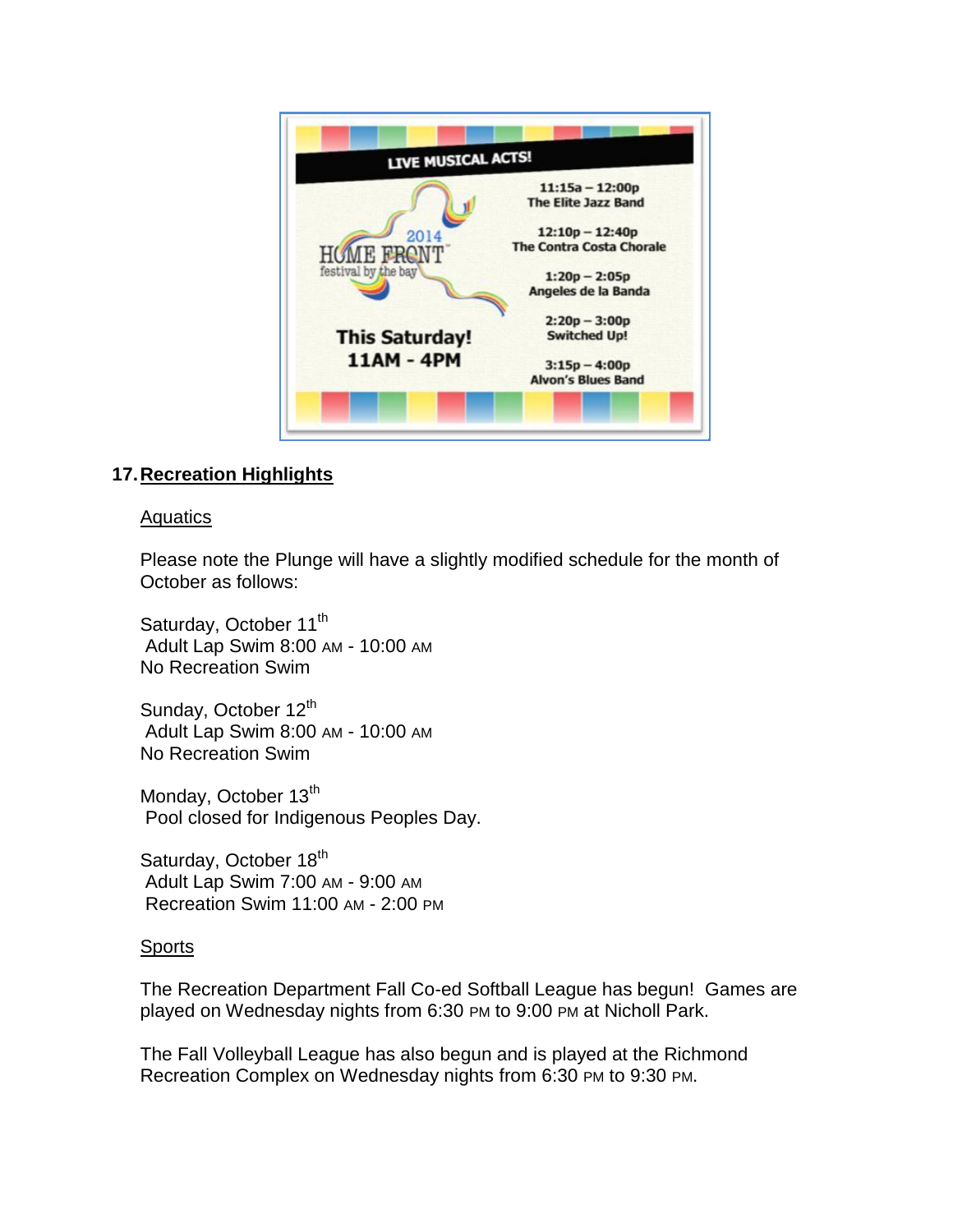Also on Wednesdays, the Recreation Department's Youth Flag Football program is held on at the MLK Turf Field from 3:30 PM to 6:00 PM. There are two divisions of play. The 12 and under division consist of teams from the Richmond Police Activities League, Shields Reid Community Center, E.M. Downer, College Prep (Pumas), College Prep (Cougars), and Salesian Boys and Girls Club. Also, there are three teams in the 10 and under division from Nevin Community Center, Shields Reid Community Center, and the Richmond Police Activities League.

Thank you to the crew of volunteers who, on Monday, October  $6<sup>th</sup>$ , worked to repair cracks and paint net line and courtside benches at the tennis courts in Nicholl Park. The team included, Chief Engineer Sydney Kennedy, David Hurlbut, Garry Hurlbut, Jon Sutinen, Keith Umezawa, Martyn Collins, Miguel Butler, Paulo Yambao, and Tesfaye Kebede.

### Disabled People's Recreation Center (DPRC)

Participants are assisting staff with preparations for the DPRC and Friends of Disabled Children 9<sup>th</sup> Annual Garage Sale. The event will be held on Saturday, October 11<sup>th</sup> from 9:00 AM to 4:00 PM at 705 Albermarle Street in El Cerrito.

### Pt. Richmond Community Center

The Knit & Such ladies come together on the first Wednesday of each month form 1:00 PM to 3:00 PM (with the exception of December) to enjoy time together discussing current events while working on their personal knitting projects. Please feel free to drop in and join in this great social activity.

#### Senior Center

Please stop by and visit the Senior Center. Decorations for a spooky Halloween are being added every day.

#### **18.Public Works Updates**

Facilities Mainenance Division: Carpenters repaired the glass within the ticket booth at the Auditorium, started the cover for Corporation Yard Storage area, and addressed safety issues at various locations.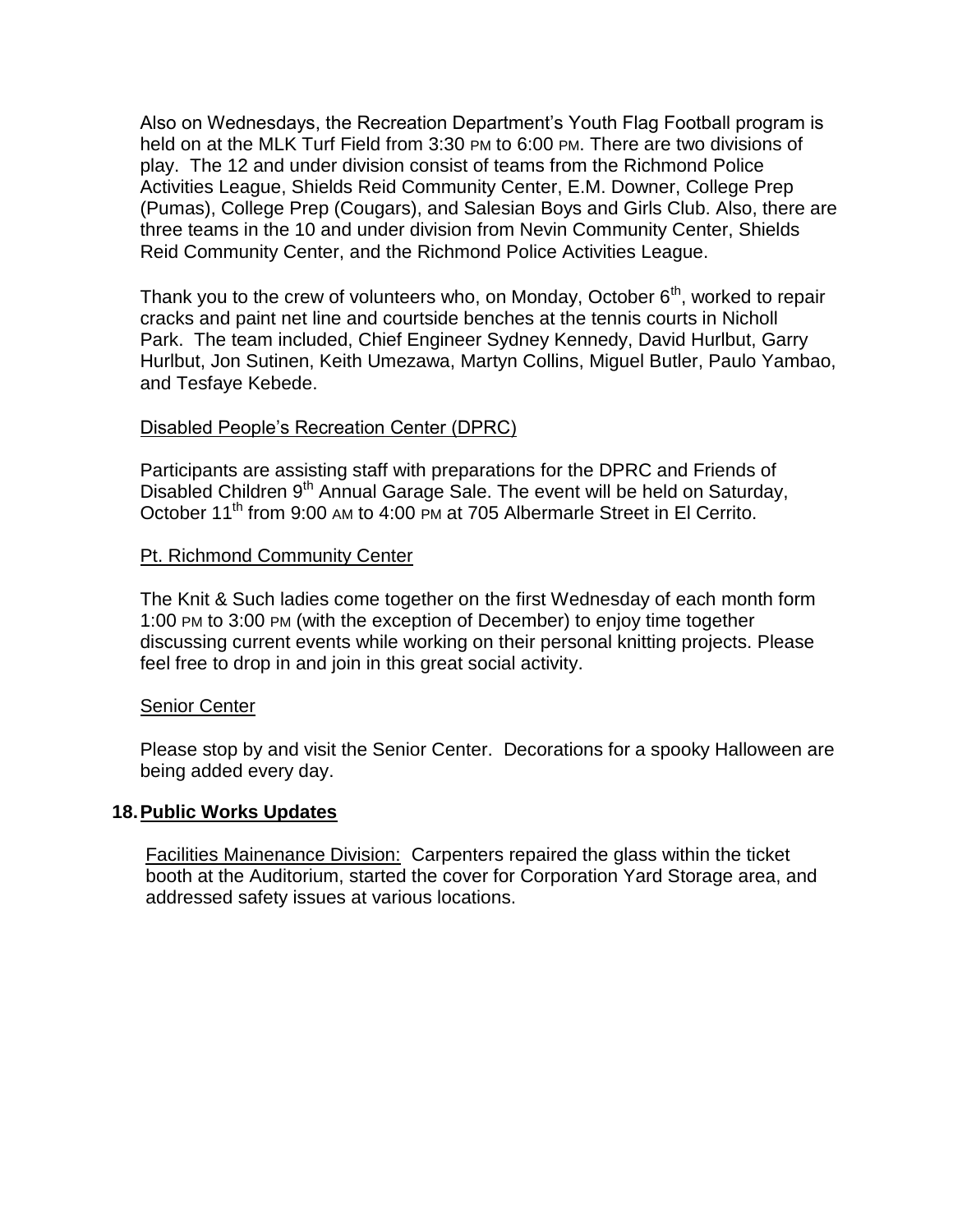

Storage Cover

Painters are continuing with the computer lab at the Recreation Complex and areas of the Corporation Yard.

Stationary Engineers changed the condensation pipe to the feed pump of boiler #3 at the Civic Center, installed a new gas line for the heaters at Booker T. Anderson Community Center, and repaired a portion of the water circulation system in the Plunge.

Utility workers cleaned the carpets in the Council Chambers, started the auto-scrub of the Civic Center, replaced non-working light bulbs at the Youth Works building, as well as serviced 29 City-owned buildings.



Carpet Cleaning in the Council Chambers

Electricians are continued with the Richmond Parkway street light repair project, repaired the knockdowns on Regatta Boulevard and on Macdonald Avenue, continued to work on stolen street light wire repairs, reinstalled the women's suit spinner at the Plunge, replaced blown red lights on Richmond Parkway, and installed new lights on the back of the Shields Reid Community Center.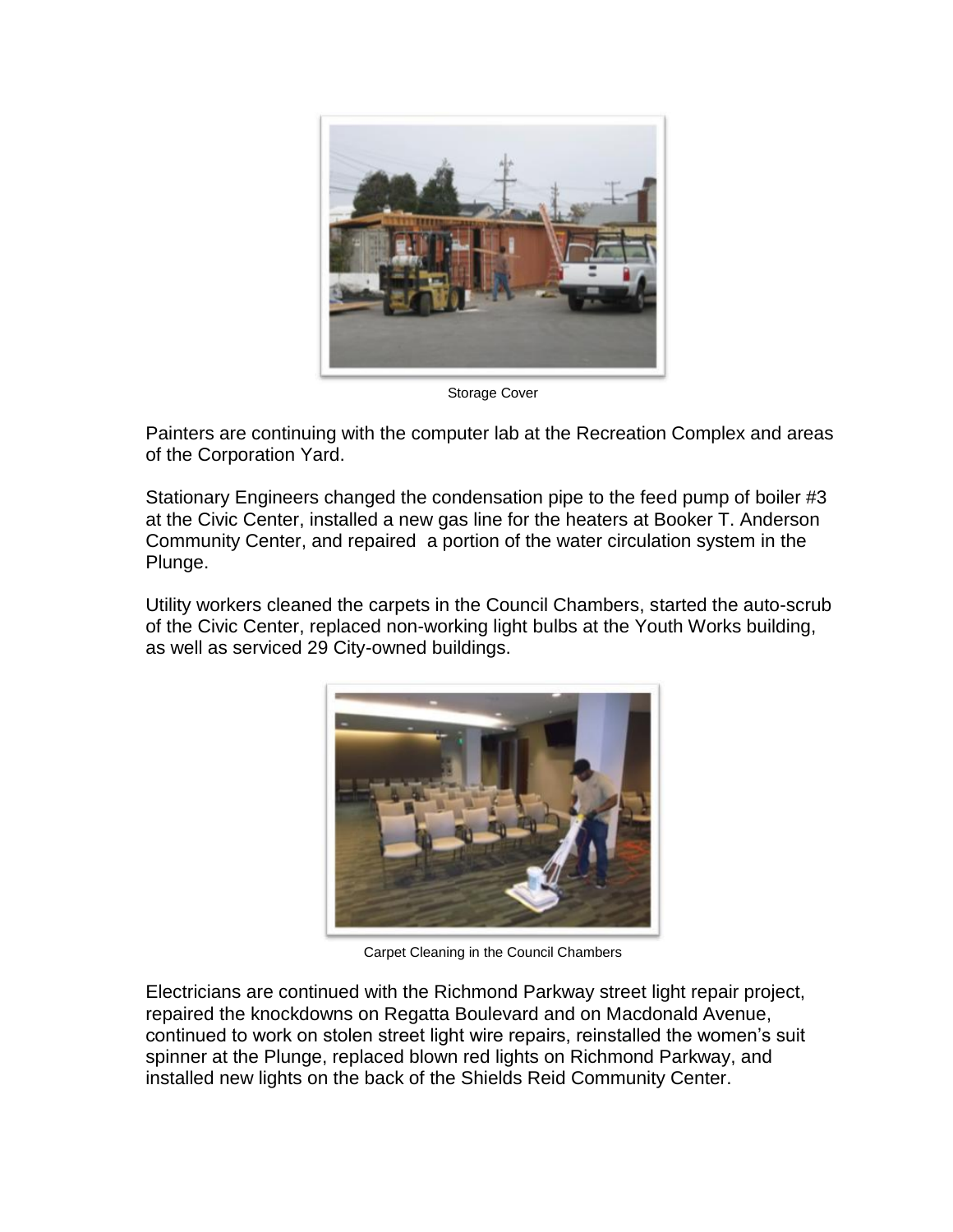

Repair of a Red Light on a Traffic Signal

Parks and Landscaping Division: Crews continued weed abatement along the Richmond Parkway, continued with the rehabilitation of Shields Reid Park, repaired a fence on Holly Path, worked on the ball field at Parchester Park, repaired the sink in the women's restroom at Nicholl park, and completed general maintenace in the Hilltop District.



Holly Path Fence Repair

Tree crews trimmed or cut trees on Lincoln Avenue, South 51<sup>st</sup> Street, and at Hilltop Green Park.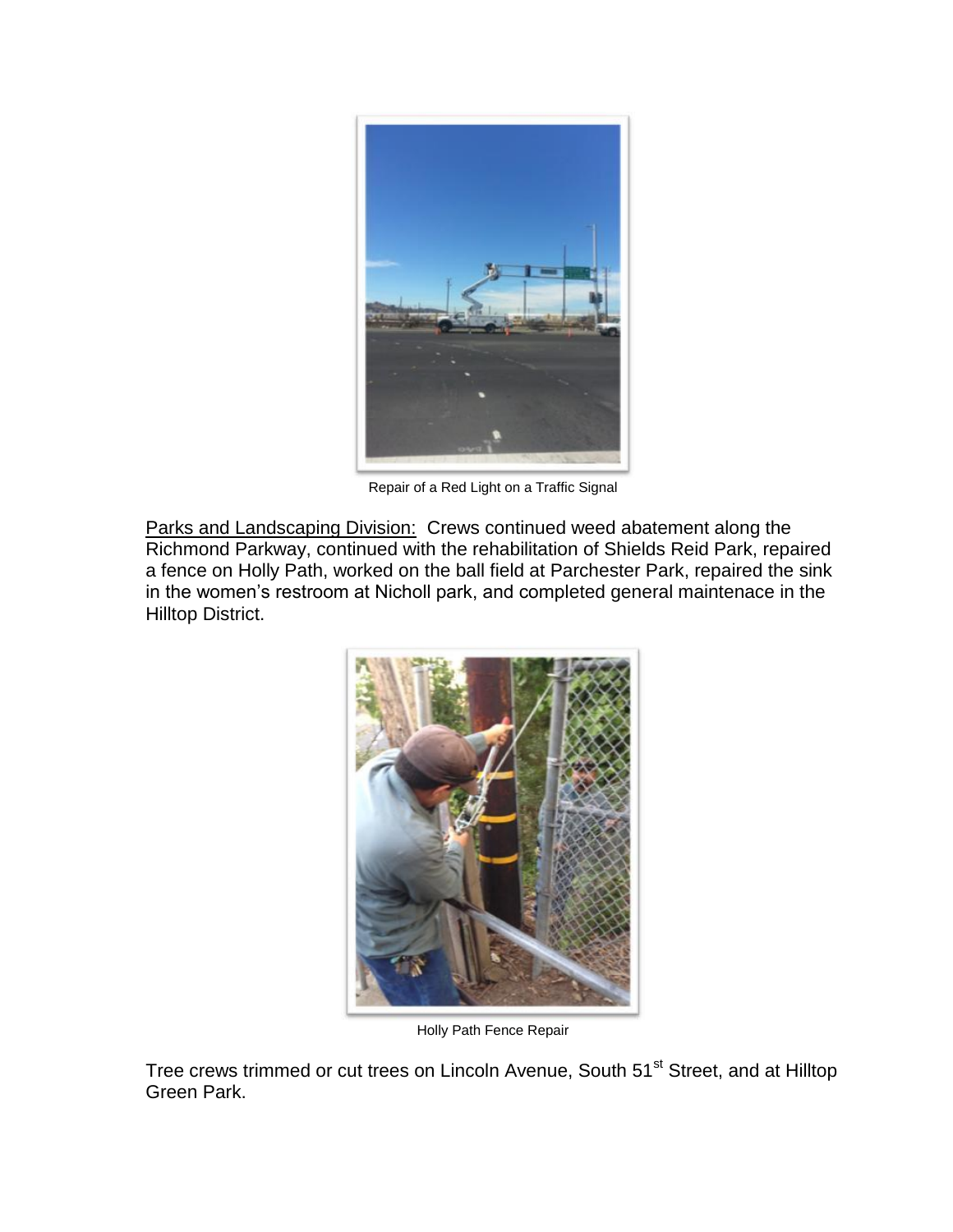

Tree Work on Lincoln Avenue

Streets Division: Staff grinded and paved on Lassen Street from Solano Avenue to the San Pablo City Limits, and installed two additional speed bumps on Sonoma Avenue.



Paving on Lassen Street

Street sweeping performed commercial and residential sweeping services for the first Monday and Tuesday and the second Wednesday through Friday in the Parchester Village, Hilltop Bayview, Hilltop Green, Fairmede/Hilltop, Clinton Hill II – IV, and East Richmond neighborhood council areas.

Signs and Lines staff fabricated 10 new signs, installed 7 new signs and poles, installed "Bump" messages, painted 207 feet of curbs, and attended "Hot Works" training.